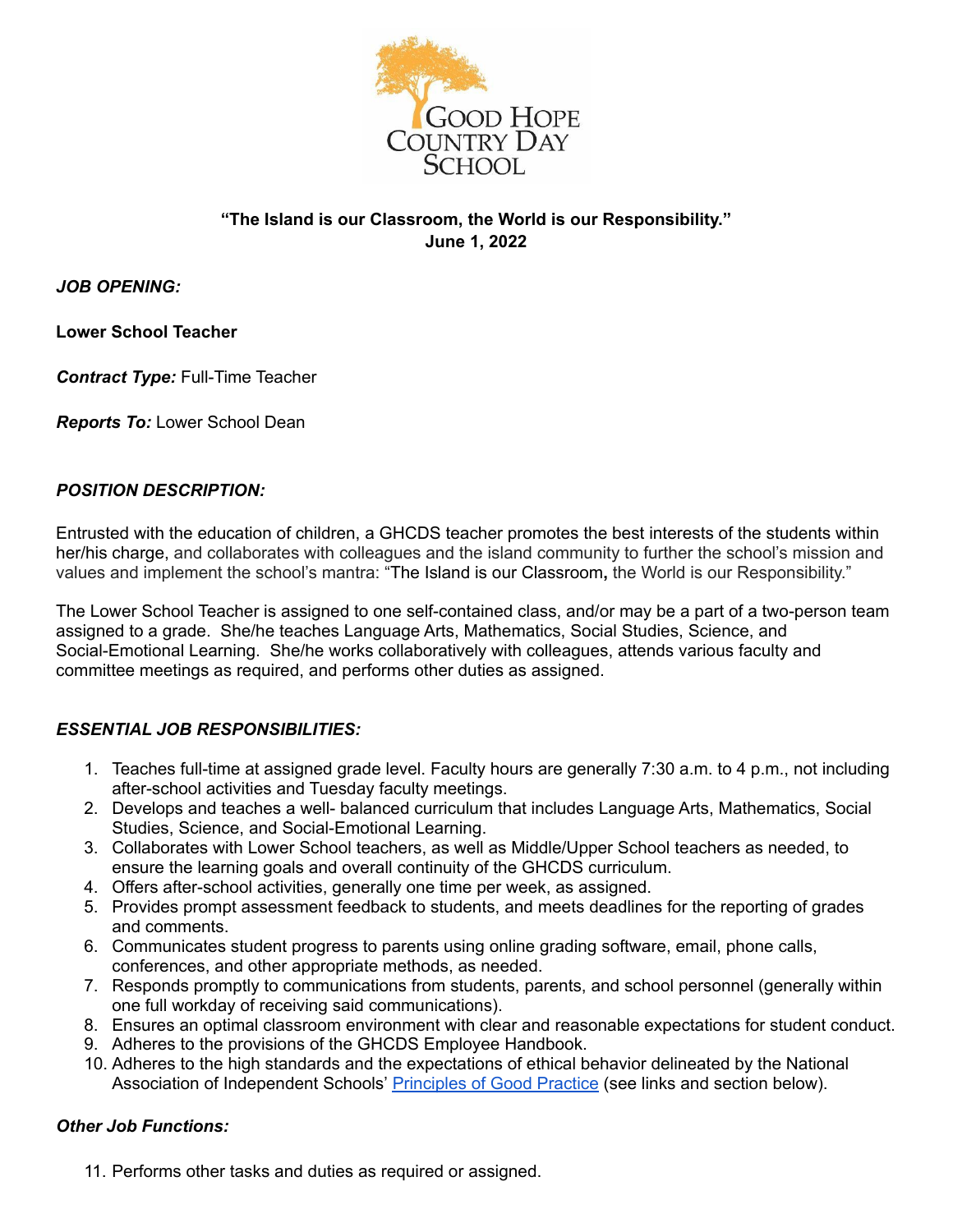# *ESSENTIAL JOB REQUIREMENTS:*

# *Education:*

- 1. Bachelor's degree required. Master's degree preferred.
- 2. Continuing professional development in teaching and learning, child development, and/or related areas.

## *Experience:*

1. At least three (3) years experience of teaching is preferred.

# *Required Skills and Attributes:*

- 1. Knowledge of best practices for teaching Lower School students.
- 2. Commitment to stay abreast of recent developments.
- 3. Strong organizational, oral communication, and written communication skills.
- 4. Ability to function well in a team and to work well with students, parents, and school personnel.
- 5. Creative and practical problem solving skills and strong interpersonal skills.
- 6. Flexible and can work with minimal supervision.
- 7. Integrity and good judgment.

## *Other Requirements:*

- 1. Must be able to perform the physical duties of the position on the GHCDS campus.
- 2. Must demonstrate strong commitment to the mission and values of GHCDS.

# *PRINCIPLES OF GOOD PRACTICE (per NAIS):*

As a member of the National Association of Independent Schools (NAIS), Good Hope Country Day School works to implement the spirit of the NAIS [Principles](https://www.nais.org/getmedia/39e99ca5-0821-47d7-b710-eeaf6e0ca114/NAIS_PGP_2017.pdf) of Good Practice, which are focused on defining specific standards of professional conduct for various roles and positions within independent schools. Endorsed by the GHCDS Board of Trustees, the Principles of Good Practice are incorporated into the GHCDS Employee Handbook, and it is expected that employees follow the principles to the best of their ability. The following section is adapted from the Principles of Good Practice for Teachers and [Supervisors](https://www.nais.org/learn/principles-of-good-practice/teachers-and-supervisors-of-teachers/) of Teachers.

- 1. The GHCDS teacher has a thorough knowledge appropriate for her/his teaching assignment and stays abreast of recent developments in the field.
- 2. The GHCDS teacher uses a variety of teaching techniques suitable to the age and needs of her/his students and the subject matter being taught.
- 3. The GHCDS teacher establishes positive relationships with students, which, while recognizing the differing roles of adult and child, are characterized by mutual respect and good will.
- 4. The GHCDS teacher collaborates with colleagues and the school's leadership in the design and implementation of curriculum within the context of GHCDS's overall program and mission.
- 5. The GHCDS teacher initiates growth and change in her/his own intellectual and professional development, seeking out conferences, courses, and other opportunities to learn.
- 6. The GHCDS teacher is self-aware and self-monitoring in identifying and solving student, curricular, and school challenges. At the same time, the teacher knows GHCDS's mission and policies and, when questions or concerns arise, raises them with appropriate colleagues and supervisors.
- 7. The GHCDS teacher follows the Principles of Good Practice as a student adviser, club advisor, activity sponsor, and/or coach, as well as in all other activities related to her/his work at GHCDS.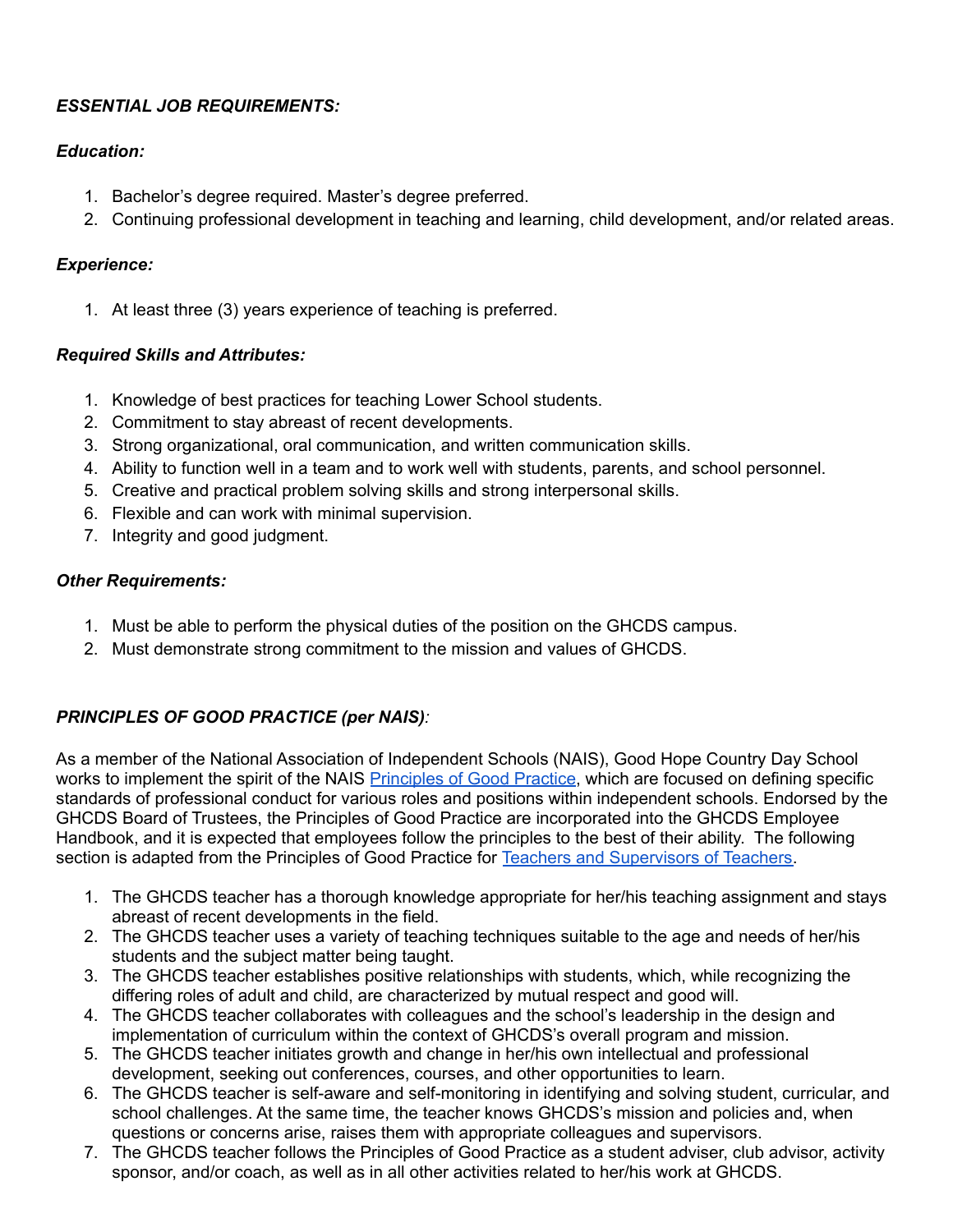- 8. The GHCDS teacher participates in the establishment and maintenance of an atmosphere of collegial support and adherence to professional standards.
- 9. The GHCDS teacher welcomes supervision in the context of clearly defined and well communicated criteria of evaluation.
- 10. The GHCDS teacher models integrity, curiosity, responsibility, creativity, and respect for all persons as well as an appreciation for racial, cultural, and gender diversity.

Several other sections of the Principles of Good Practice are relevant for the GHCDS Lower School Teacher:

- 1. Educating for Global Citizenship and [International](https://www.nais.org/learn/principles-of-good-practice/educating-for-global-citizenship/) Mindedness
- 2. [Elementary](https://www.nais.org/learn/principles-of-good-practice/elementary-school-educators/) School Educators

## *ABOUT GOOD HOPE COUNTRY DAY SCHOOL:*

#### *Mission and Values:*

Founded in 1964, Good Hope Country Day School is a 300-student, Nursery-12<sup>th</sup> grade, coeducational, nonsectarian independent school located on St. Croix, U.S Virgin Islands.

The school's mission is to "cultivate reflective, creative, and compassionate students who are critical thinkers prepared to excel in college and empowered to better their island and the world." The school's four key values are: Integrity, Respect, Scholarship, and Citizenship, and its mantra is "The Island is our Classroom, the World is our Responsibility." Learn more at [www.ghcds.org.](http://www.ghcds.org)

### *School Philosophy:*

Good Hope Country Day School is committed to providing an outstanding education that recognizes the uniqueness of each child. Our comprehensive program balances academics, physical education, expressive arts, technology, and extracurricular and community service opportunities — on campus, across St. Croix, and beyond. We also strive to develop each student's social, emotional and physical well-being. Our experienced faculty members employ a variety of instructional approaches and model a desire for lifelong learning.

GHCDS values individual differences in our diverse, multicultural community. Our school also seeks to incorporate the amazing natural, historic, and other resources of St. Croix into our programs.

The school encourages active parent involvement to support and enrich school programs. We are committed to an on-going process of strategic planning to ensure continuous improvement across programs and divisions.

#### *Accreditation:*

Good Hope Country Day School is accredited by the Middle States Association of Colleges and Schools, the primary accreditation association for both private and public schools in a region that includes the eastern United States and the Caribbean.

### *Non-Discriminatory Practices:*

Good Hope Country Day School is an equal opportunity employer and does not discriminate in recruiting, hiring, training, promotion, transfer, discharge, compensation or any other term or condition of employment on the basis of race, gender, color, age, creed, national origin, marital status, sexual orientation, gender identity or disability, or any other reason set forth in USVI or federal non-discrimination requirements, if the employee can perform the essential functions of the job, with a reasonable accommodation if necessary.